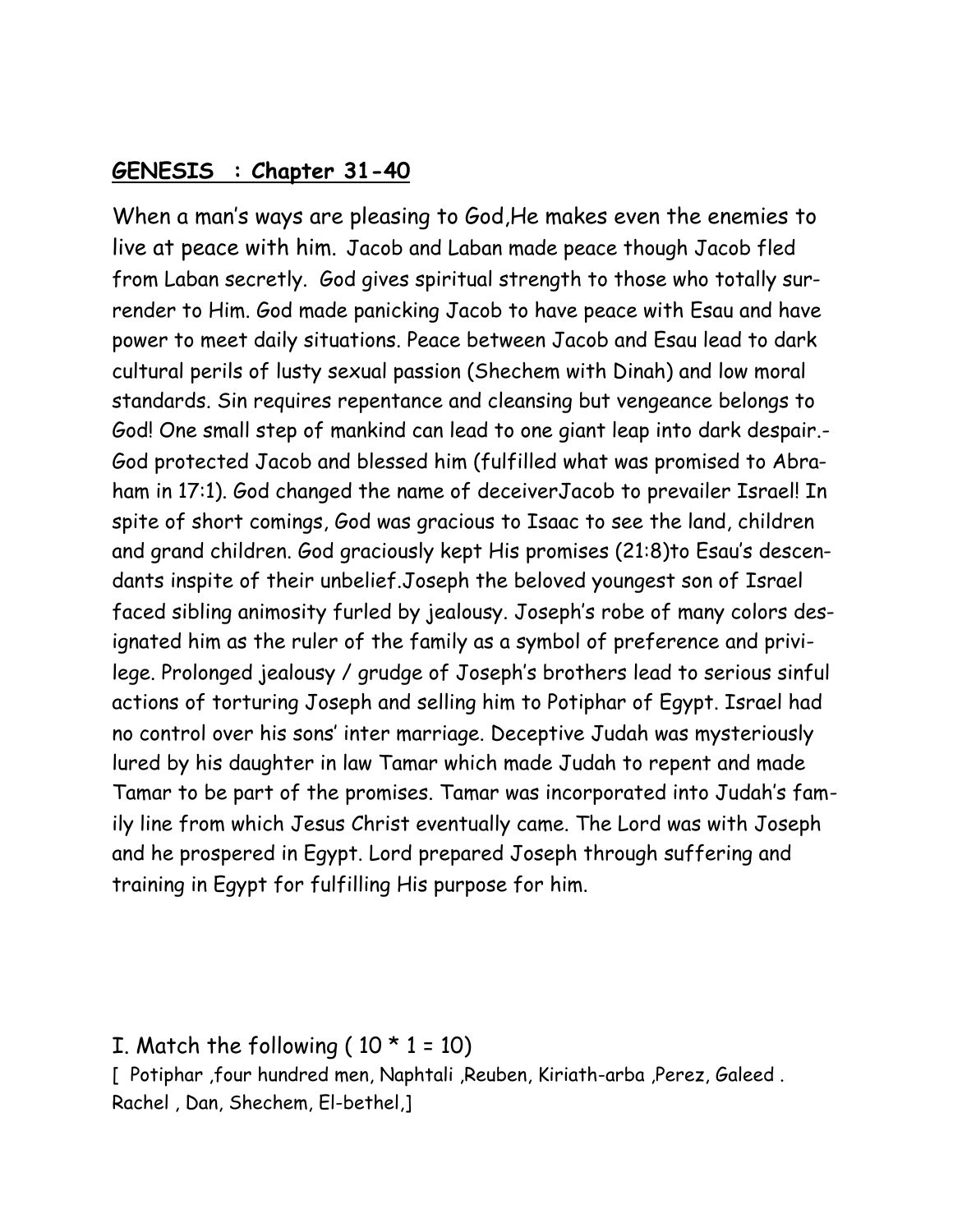1. Laban had gone to shear his sheep, and \_\_\_\_\_\_\_\_\_\_\_\_ stole her father's household gods.

2. Laban said, "This heap is a witness between you and me today." Therefore he named it \_\_\_\_\_\_\_\_\_\_\_\_,

3. Jacob lifted up his eyes and looked, and Esau was coming, with

 $\mathsf{him}$ .

\_\_\_\_\_\_\_\_\_\_\_\_\_\_\_\_.

\_\_\_\_\_\_\_\_\_\_\_\_\_.

4. Jacob built an altar and called the place

Because God has revealed himself to him when he had fled from his brother.

5. Joseph's brother brothers went to pasture their father's flock near

6. The Midianites had sold him in Egypt to\_\_\_\_\_\_\_\_\_\_\_\_\_, an officer of Pharaoh, the captain of the guard.

7. What a breach you have made for yourself!" Therefore his name was called

8. \_\_\_\_\_\_\_\_\_\_\_\_ returned to the pit and saw that Joseph was not in the pit, he tore his clothes .

9. Another name for Hebron \_\_\_\_\_\_\_\_\_\_\_\_\_\_\_\_\_\_\_\_\_\_\_\_\_.

10. The sons of Bilhah, Rachel's servant: \_\_\_\_\_\_\_\_\_\_ and \_\_\_\_\_\_\_\_\_\_\_\_\_\_\_.

# **II. Who Said To Whom ( 10 \*2 = 20)**

1. Return to the land of your fathers and to your kindred, and I will be with you

- 2. I will not let you go unless you bless me."
- 3. To find favor in the sight of my lord
- 4. Let me find favor in your eyes, and whatever you say to me I will give.
- 5. Let us not take his life
- 6. They have gone away, for I heard them say, 'Let us go to Dothan.
- 7. What profit is it if we kill our brother and conceal his blood?
- 8. Why are your faces downcast today ?
- 9. Do not interpretations belong to God? Please tell them to me."

10. Put away the foreign gods that are among you and purify yourselves and change your garments.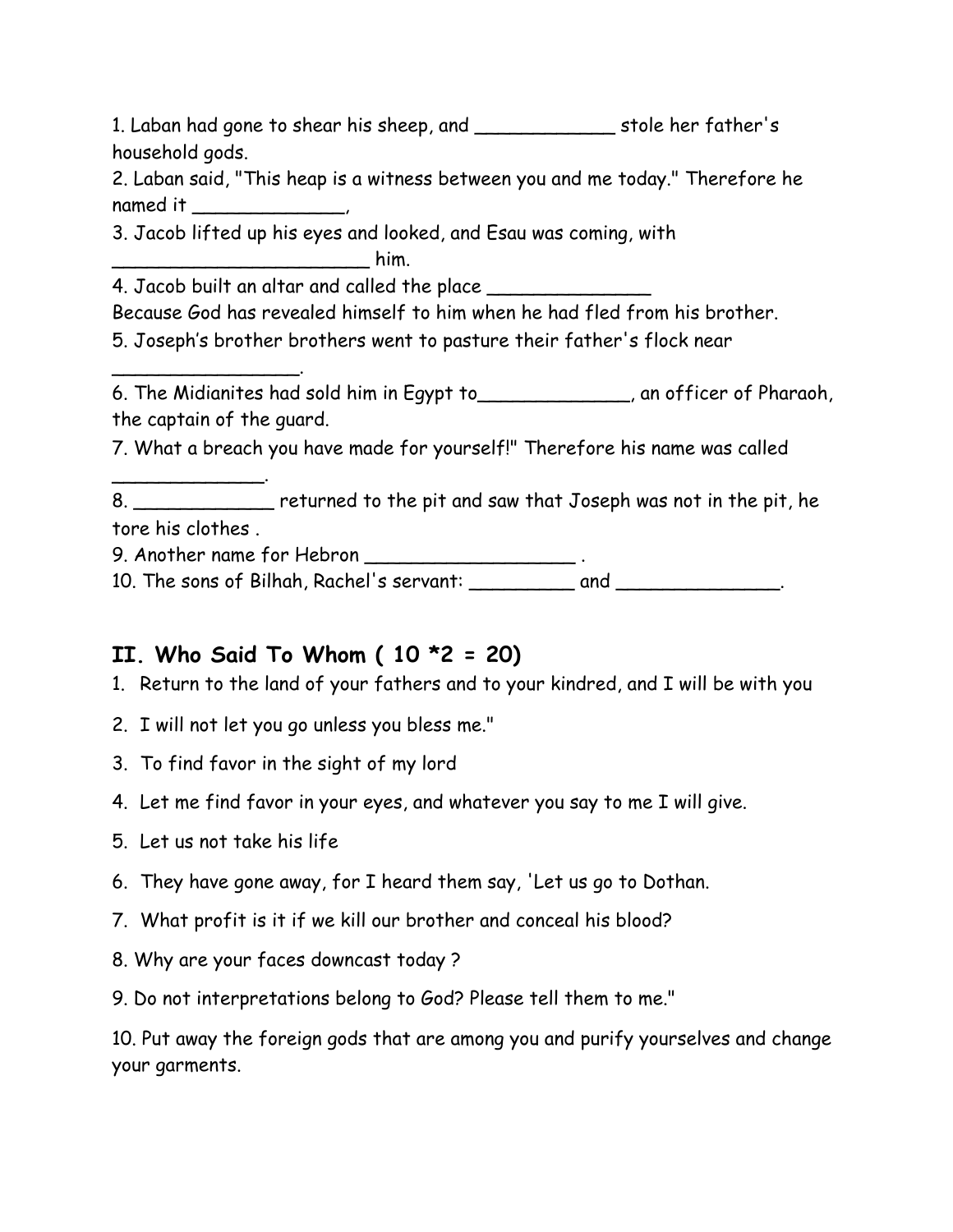# **III. True or False (10 \* 1= 10)**

**1.** Jacob sent and called sons and daughters Leah into the field where his flock was

2. The angel of God said to me in the land, 'Jacob,' and I said, 'Here I am!'

3. Rachel had taken the household gods and put them in the camel's saddle and sat on them.

4. Jacob said to his wife, "Gather stones." And they took stones and made a heap, and they ate there by the heap.

5. Joseph had a dream, and when he told it to his brothers they liked him even more.

6. Jacob tore his garments and put sackcloth on his loins and mourned for his son few days.

7. Jacob heard that the Laban was saying, "Jacob has taken all that was our father's, and from what was our father's he has gained all this wealth."

8. Then Jacob became angry and berated Laban. Jacob said to Laban, "What is my offense? What is my sin, that you have hotly pursued me?

9. Laban said to Jacob, "See this land and the pillar, which I have set between you and me.

10. Jacob put the servants with their children in front, then Leah with her children, and Rachel and Joseph last of all.

# **IV. Who Am I (10 \* 1= 10)**

1. I flee from Laban to my own place to meet my kindred. Who Am I ?

2. I am Rebekah's nurse . Who Am I ?

3. During my hardest labor, my soul was departing (for I was dying), I called his name Ben-oni; but his father called him Benjamin. Who Am I ?

4. Mother of Dan and Naphtali. Who Am I ?

5. I am an officer of Pharaoh, the captain of guard , an Egyptian. Who Am I ? 6. when I came to his brothers, they stripped him of his robe, the robe of many colors that he wore. Who Am I ?

7. Judah went down from his brothers and turned aside to me a certain Adullamite. Who Am I?

8. Judah took me as a wife for Er his firstborn. Who Am I ?

9.I came out with the scarlet thread on my hand . Who Am I ?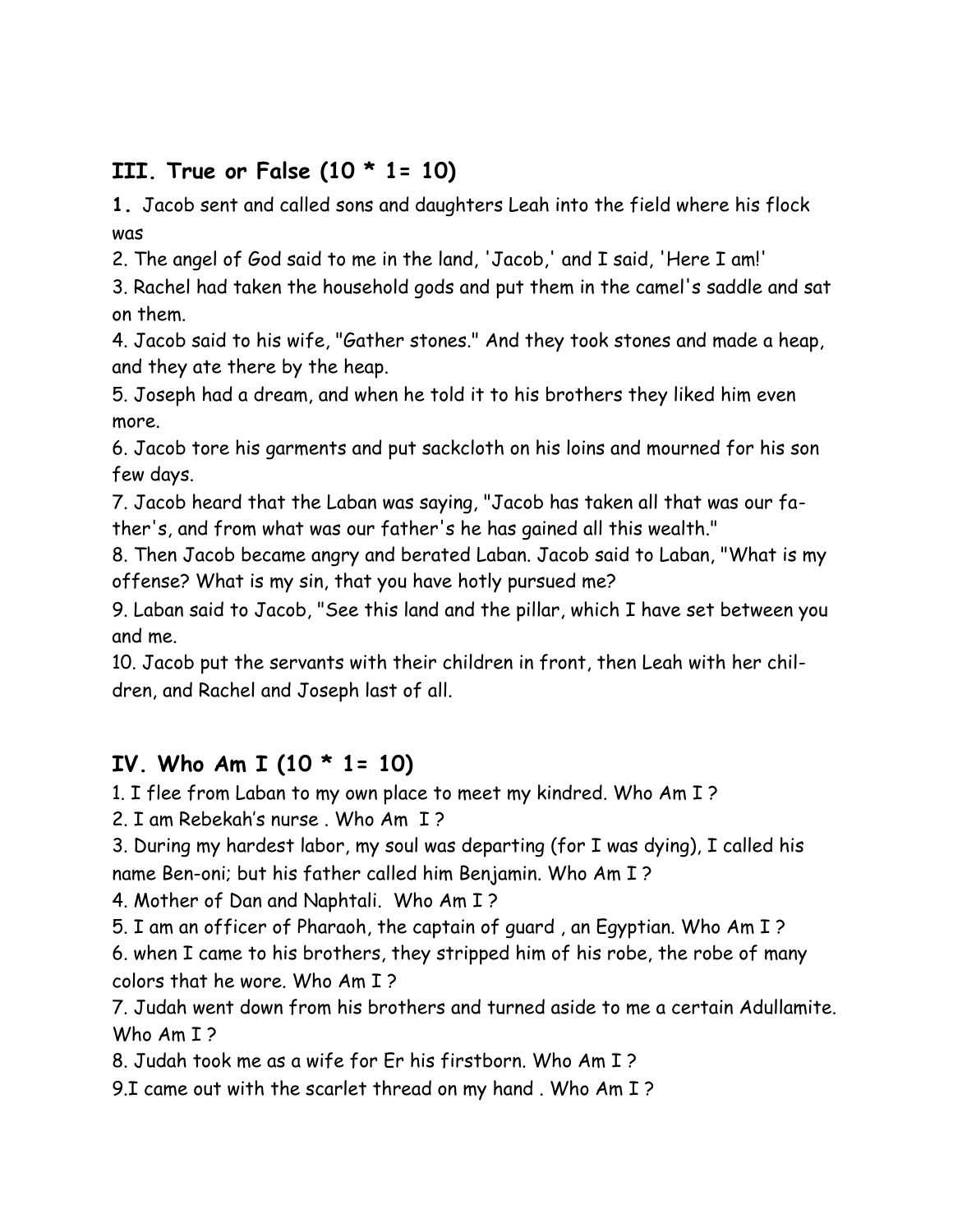10.I became a successful man, and he was in the house of my Egyptian master. Who am I?

### **V. Fill in the Blanks(10 \* 1= 10)**

1. Jacob saw that \_\_\_\_\_\_\_\_\_\_\_\_\_ did not regard him with favor as before.

2. Jacob drove away all his livestock, all his property that he had gained, the livestock in his possession that he had acquired in \_\_\_\_\_\_\_\_\_\_\_\_\_\_\_\_\_\_ to go to the land of Canaan to his father Isaac.

3. Jacob saw angels of God he said, "This is God's camp!" So he called the name of that place \_\_\_\_\_\_\_\_\_\_\_\_\_\_\_\_\_\_\_.

4. Jacob journeyed to \_\_\_\_\_\_\_\_\_\_\_, and built himself a house and made booths for his livestock.

5. Jacob came safely to the city of Shechem, erected an altar and called it

6. Jacob and Leah daughter's name \_\_\_\_\_\_\_\_\_\_\_ .

7. Another name for Bethel \_\_\_\_\_\_\_\_\_\_\_\_\_\_\_\_\_\_.

8. Rachel died, and she was buried on the way to  $\sim$ 

9. Joseph, being \_\_\_\_\_\_\_\_\_\_\_\_\_\_\_\_\_\_ old, was pasturing the flock with his brothers.

10. Pharaoh was angry with his two officers, the \_\_\_\_\_\_\_\_\_\_\_\_\_\_\_\_\_\_ and

### **VI. Choose the Best Answer (40 \* 1= 40)**

1. \_\_\_\_\_\_\_\_\_\_\_\_\_\_ was in my hand, and I took the grapes and pressed them into Pharaoh's cup and placed the cup in Pharaoh's hand."

a) Potiphar's Cup.

 $\overline{\phantom{a}}$ 

- b) Chief Cook's Cup
- c) Joseph's silver cup

\_\_\_\_\_\_\_\_\_\_\_\_\_\_\_\_\_\_\_\_ .

d) Pharaoh's cup.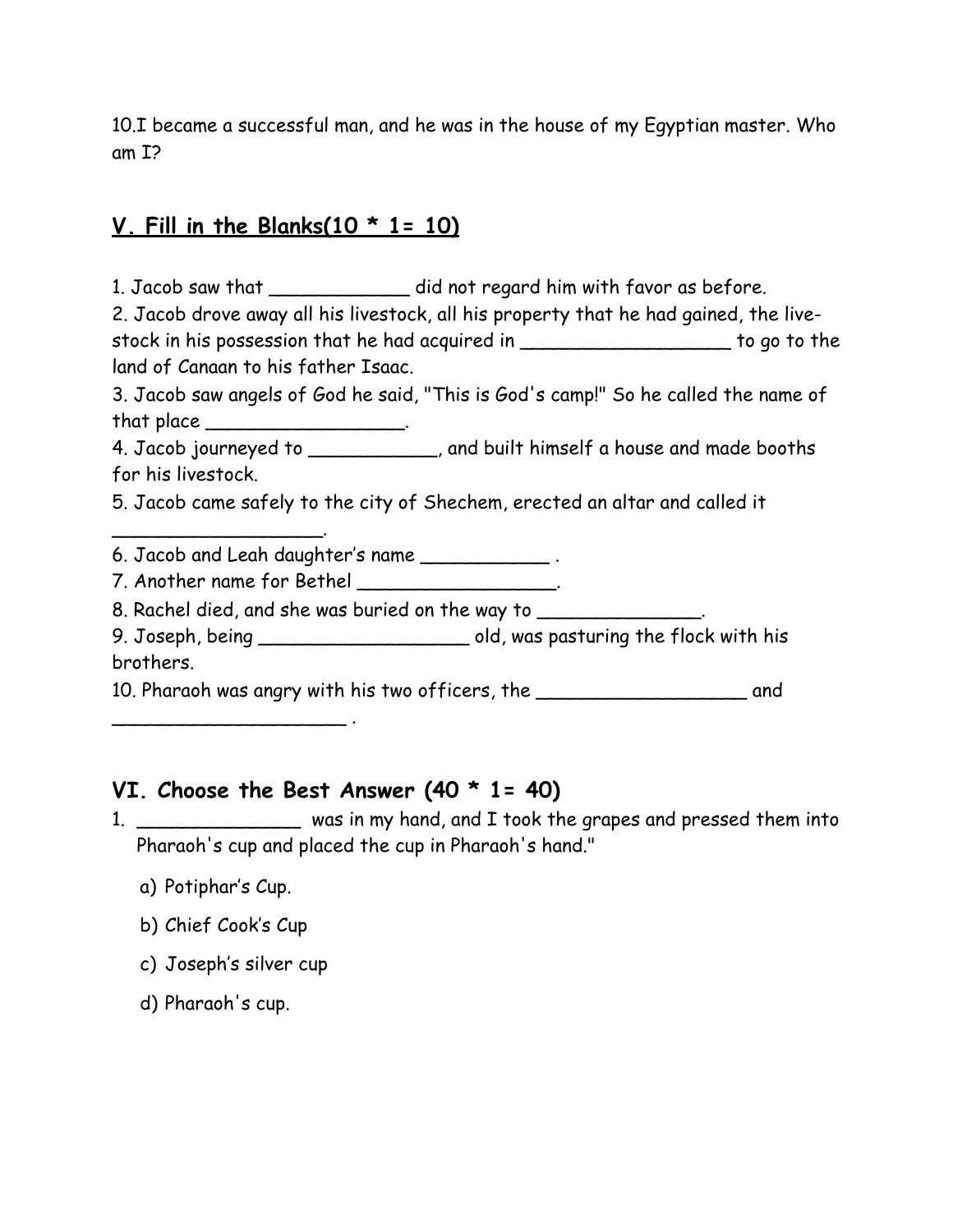| 2 <sub>1</sub> | loved Joseph more than any other of his sons, because he<br>was the son of his old age. And he made him a robe of many colors.         |  |  |  |
|----------------|----------------------------------------------------------------------------------------------------------------------------------------|--|--|--|
|                | a) Joshua                                                                                                                              |  |  |  |
|                | b) Israel                                                                                                                              |  |  |  |
|                | c) Isaac                                                                                                                               |  |  |  |
|                | d) Hamor                                                                                                                               |  |  |  |
|                |                                                                                                                                        |  |  |  |
|                | a) Simeon and Levi                                                                                                                     |  |  |  |
|                | b) Simeon and Er.                                                                                                                      |  |  |  |
|                | c) Dan and Naphtali                                                                                                                    |  |  |  |
|                | d)Levi and Joseph                                                                                                                      |  |  |  |
|                |                                                                                                                                        |  |  |  |
|                | 4. Jacob called the name of the place ____________, saying, "For I have seen God<br>face to face, and yet my life has been delivered." |  |  |  |
|                | a) Paddan-Aram                                                                                                                         |  |  |  |
|                | b) Peniel                                                                                                                              |  |  |  |
|                | c)Hebron                                                                                                                               |  |  |  |
|                | d)Jerusalem                                                                                                                            |  |  |  |
|                |                                                                                                                                        |  |  |  |
|                | 5) Laban cheated Jacob and changes his wages ___________ times ?                                                                       |  |  |  |
|                | a)5                                                                                                                                    |  |  |  |
|                | b)10                                                                                                                                   |  |  |  |
|                | c)7                                                                                                                                    |  |  |  |
|                | $d$ )15                                                                                                                                |  |  |  |
|                |                                                                                                                                        |  |  |  |

6) Laban was \_\_\_\_\_\_\_\_\_\_\_\_\_\_\_\_\_ .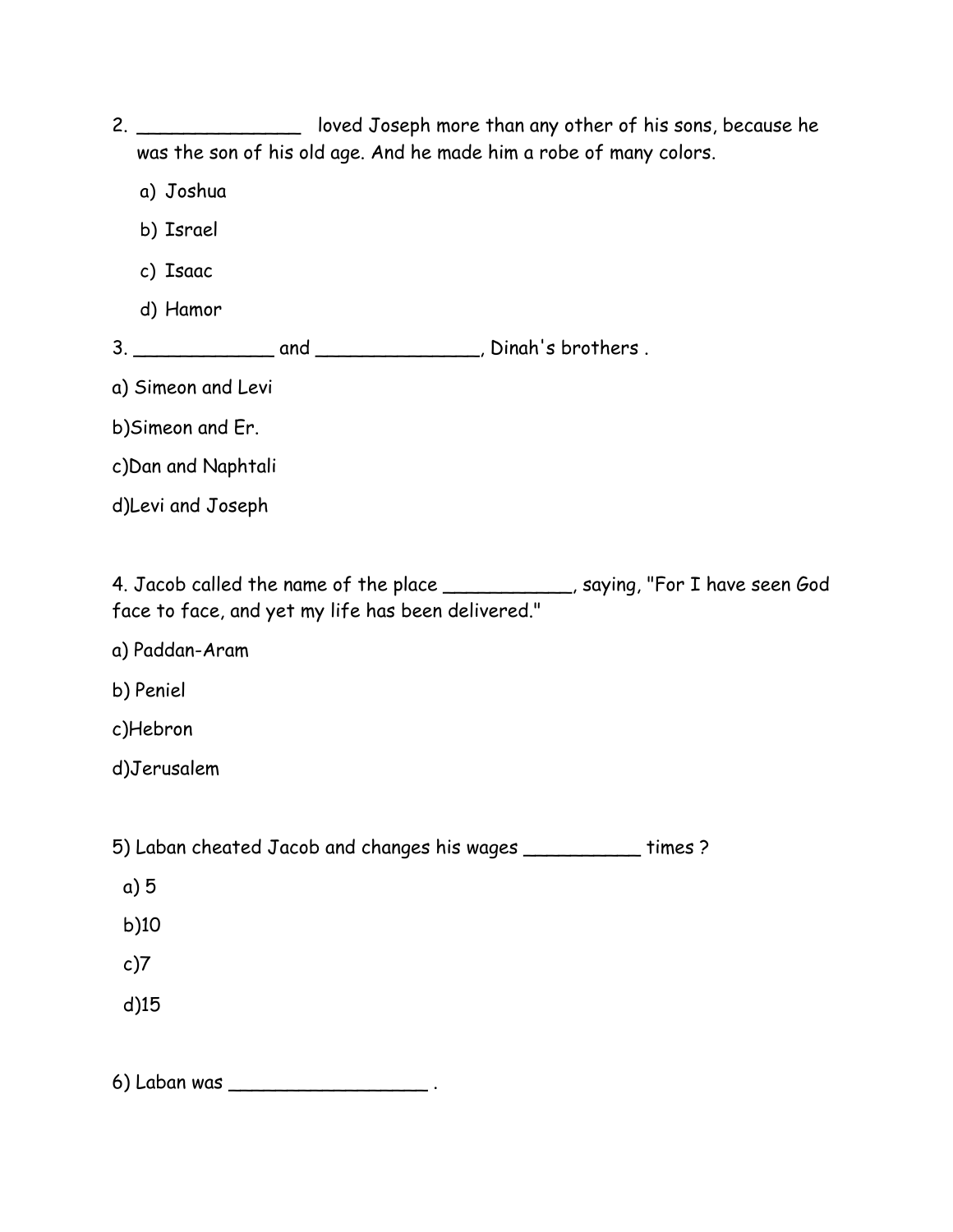a) Aramean

- b) Hittite
- c) Jebusite
- d) Edomite

7) How many years did Jacob have to serve Laban for his daughters ?

- a) 12
- b) 10
- c) 14
- d) 8

8) It was told Laban on the \_\_\_\_\_\_\_\_\_\_\_ day that Jacob had fled,

- a) fourth
- b) first
- c) third
- d) eighth

9) Jacob was greatly afraid and distressed. He divided the people who were with him, and the flocks and herds and camels, into \_\_\_\_\_\_ camps,

- a) 2
- b) 4
- c) 14
- d) 6

10) To this day the people of Israel do not eat the sinew of the thigh that is on the hip socket, because

a) he touched the socket of Jacob's hip on the sinew of the thigh.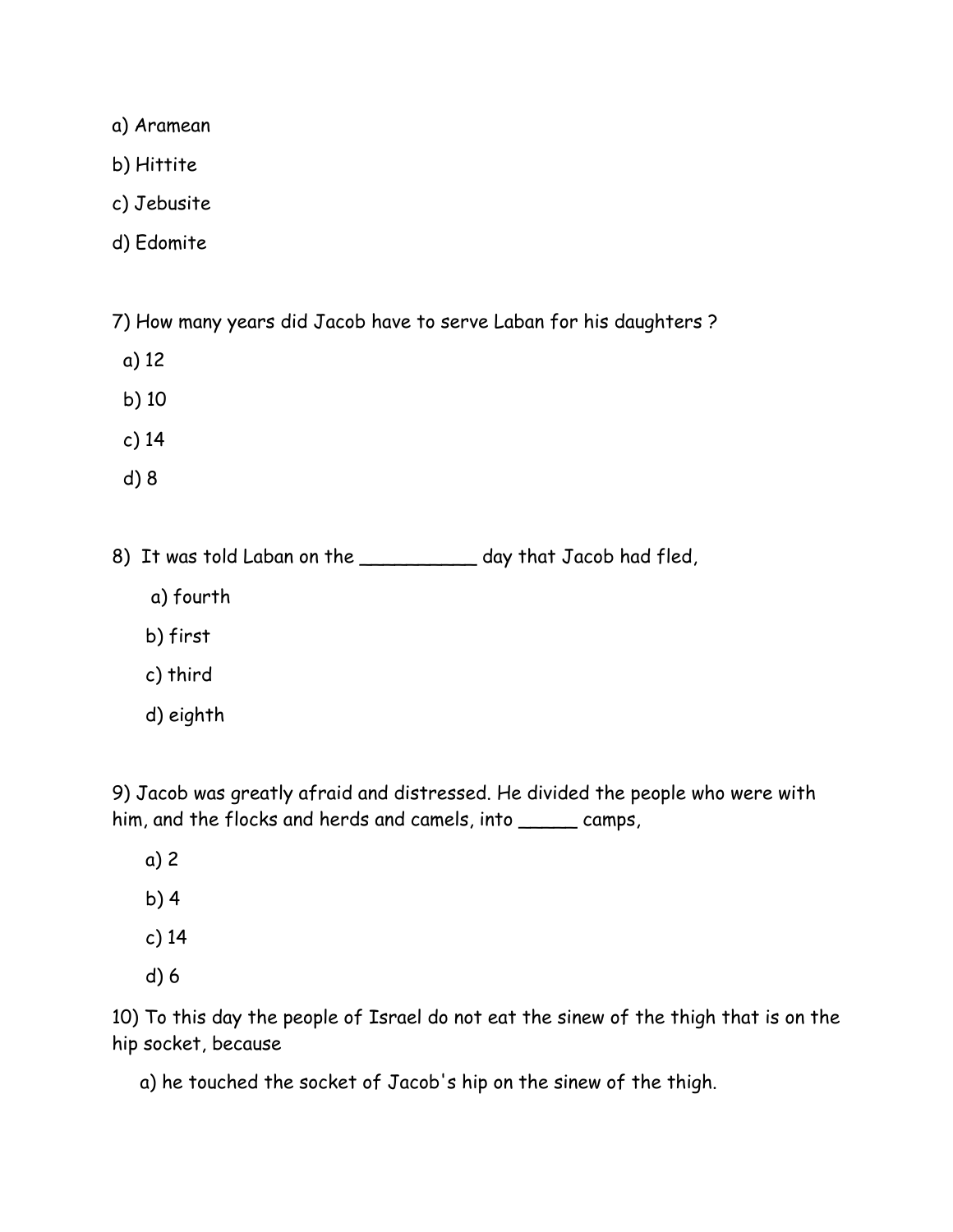- b) Jacob had a fall and wound on the sinew of the thigh.
- c) Jacob's brother hurt him on the sinew of the thigh.
- d) he touched the socket of Joseph's hip on the sinew of the thigh.

#### 11) How may years Jacob stayed with Laban ?

- a) 24
- b) 20
- c) 14
- d) 16

12) Jacob said to his kinsmen, "Gather stones." And they took stones and made a heap, and they ate there by the heap. Laban called it

- a) Jegar-sahadutha
- b) Galeed
- c) Mizpah
- d) Mahanaim

13) Jacob sent messengers before him to Esau his brother in the land of \_\_\_\_\_\_\_\_\_\_\_\_\_\_\_\_, the country of \_\_\_\_\_\_\_\_\_\_\_\_\_\_\_\_\_\_\_.

- a) Paddan-aram, Judah
- b) Succoth , Bethel
- c) Penuel , Edom
- d) Seir , Edom

14) The same night he arose and took his two wives, his two female servants, and his eleven children, and crossed the **with the contract of the contract of the state of the state of the state o**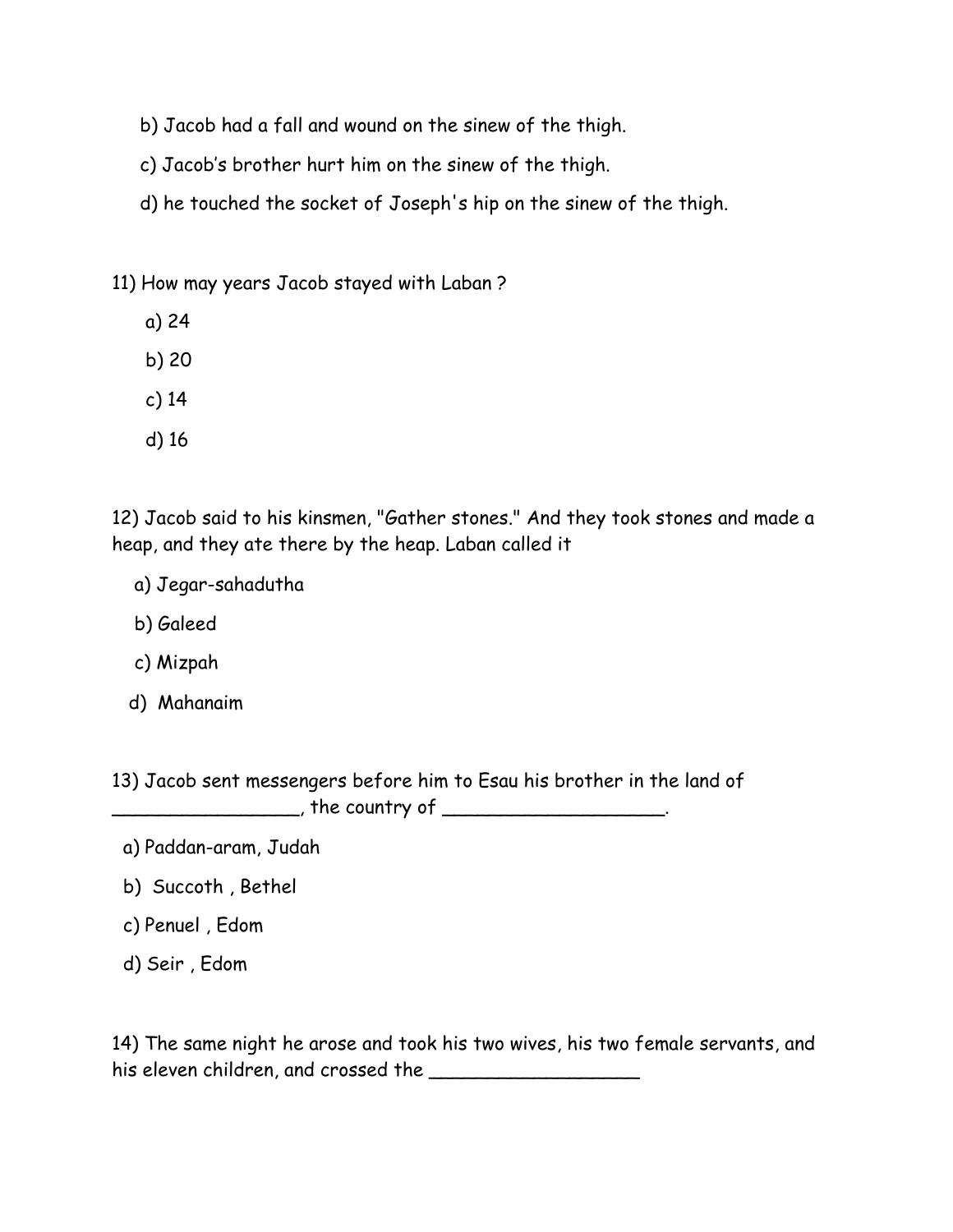- a) rivers of Jordon
- b) wilderness of Egypt
- c) Euphrates
- d) ford of the Jabbok.

| 15) | and                                                                         |  | killed Hamor and his son |
|-----|-----------------------------------------------------------------------------|--|--------------------------|
|     | Shechem with the sword and took Dinah out of Shechem's house and went away. |  |                          |

- a) Naphtali and Levi
- b) Dan and Levi
- c) Simeon and Levi
- d) Dan and Simeon
- 16) Tamar had two sons. One is Perez and another one is \_\_\_\_\_\_\_\_\_\_\_\_\_\_\_\_\_\_\_\_\_\_\_\_
- a) Pinon
- b) Zerah
- c) Shechem
- d) Hamor

17) Judah, wife died and when Judah was comforted, he went up to \_\_\_\_\_\_\_\_\_\_\_\_\_\_\_\_\_ to his sheep-shearers along with his friends.

- a) Dotham
- b) Timnah
- c) Paddan-aram
- d) El-Elohe-Israel.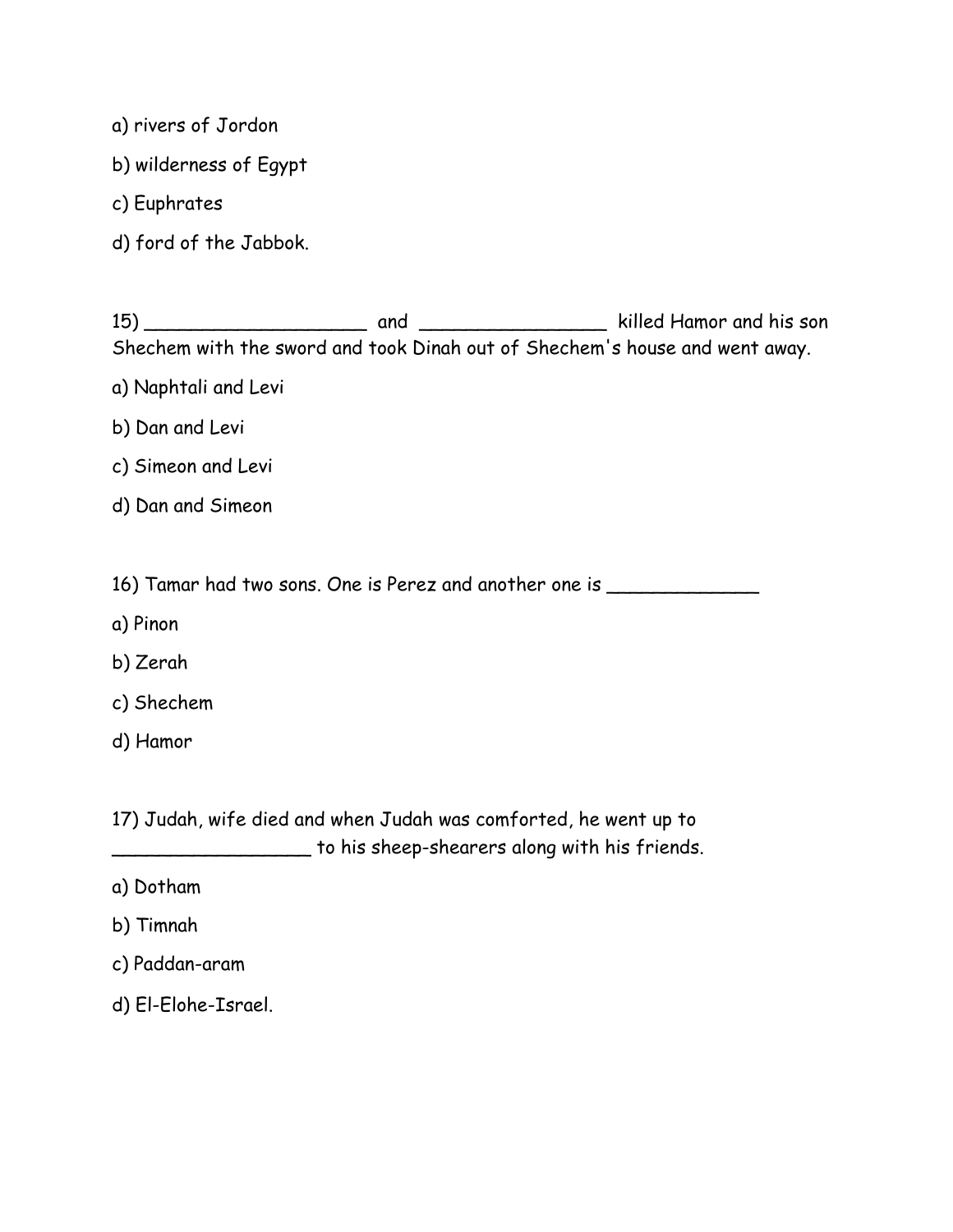18) And God said to Jacob, "Your name is Jacob; no longer shall your name be called Jacob, but \_\_\_\_\_\_\_\_\_\_\_\_\_\_\_\_ shall be your name."

a) Joshua

b)Israel

c)Isaac

d)Judah

19) Jacob set up a pillar in the place where he had spoken with him(Bethel), a pillar of stone. He poured out a \_\_\_\_\_\_\_\_\_\_\_\_\_\_\_\_\_ on it and poured oil on it.

a) drink offering

b)Burnt offering

c)Peace offering

d)Burnt offering and Peace Offering

20) The days of Isaac were \_\_\_\_\_\_\_\_\_ years.

a) 170

b)192

c)180

d)181

21) Judah took a wife for Er his firstborn, and her name was \_\_\_\_\_\_\_\_\_\_.

- a) Onan
- b) Shelah
- c) Shua

d) Tamar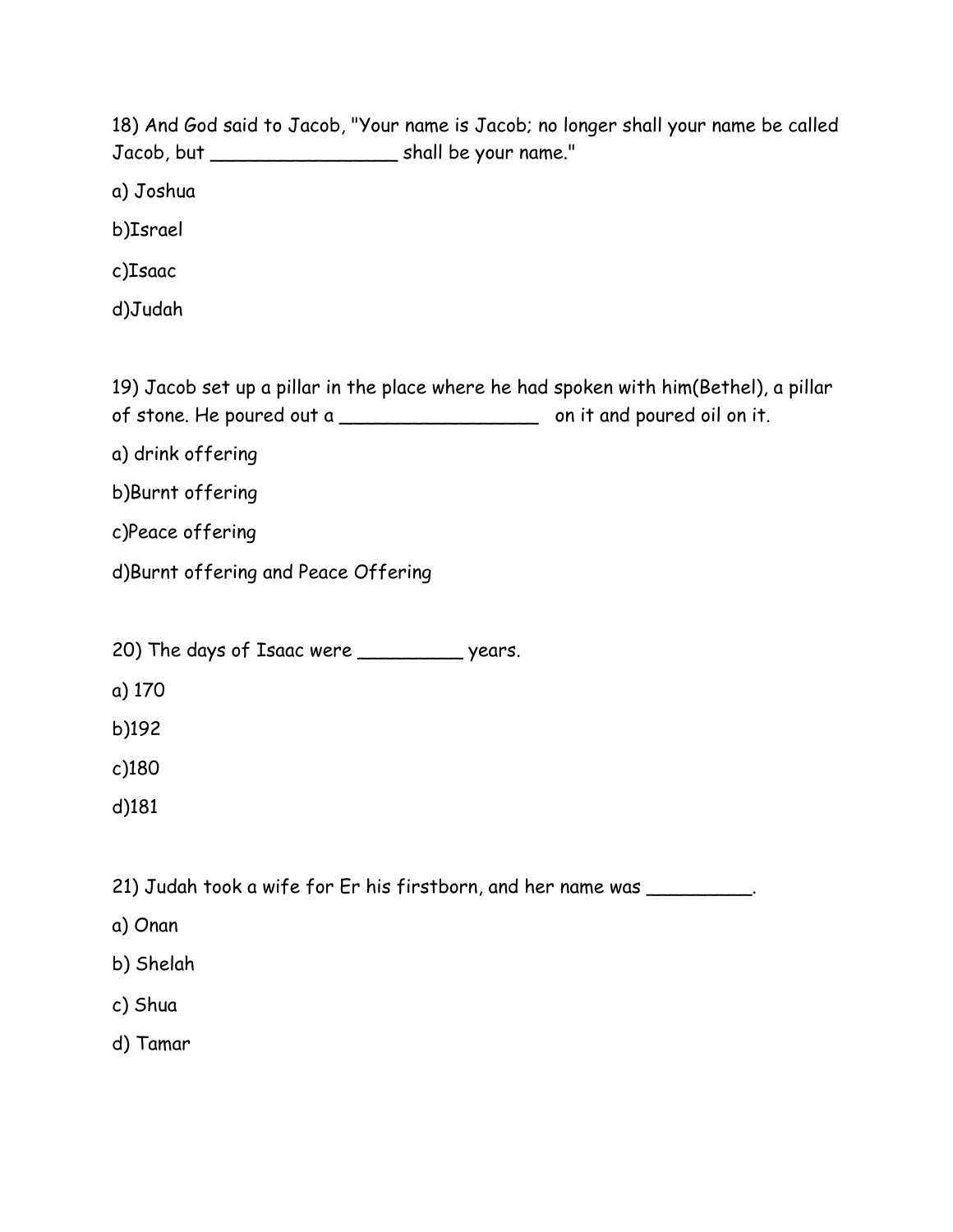22) Pharaoh restored the chief cupbearer to his position and hanged the chief baker, as \_\_\_\_\_\_\_\_\_\_\_\_\_ had interpreted to them.

a) Joseph

- b) Simeon
- c) Benjamin
- d) Reuben

23) Jacob came to his father Isaac at where Abraham and Isaac had sojourned.

- a) Mamre
- b) Kiriath-arba
- c) Hebron
- d) All of above

24) Joseph's brothers said to one another, "Here comes this \_\_\_\_\_\_\_\_\_\_\_\_\_\_\_

- a) friend
- b) visionary
- c) dreamer
- d) Leader.

25) Joseph brought a bad report of them to their father about

 $\overline{\phantom{a}}$ 

- b) Sons of Rachel and Zilpah
- c) Sons o Rachel and Leah
- d) Sons of Bilhah and Leah

a) sons of Bilhah and Zilpah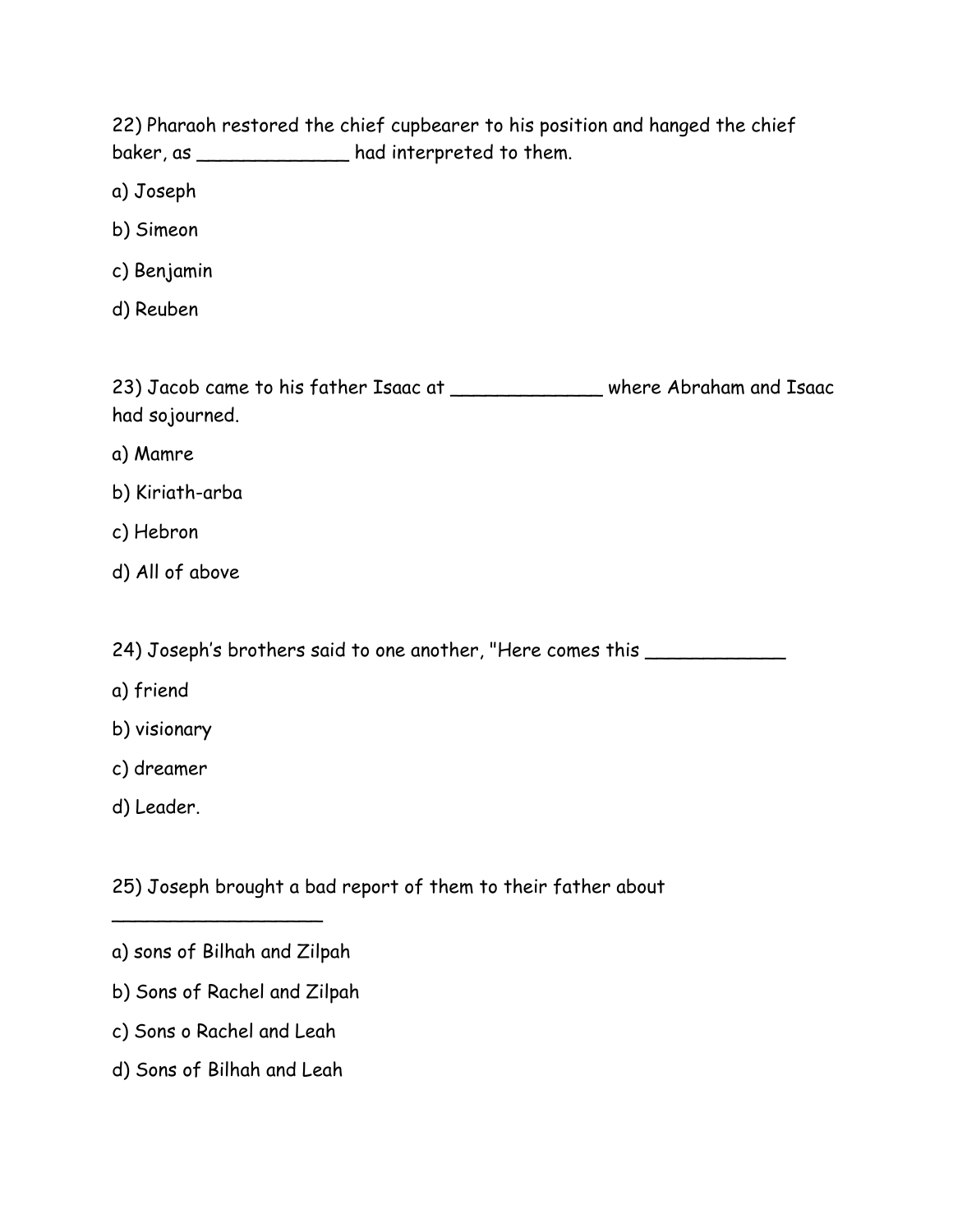26) Joseph's brother took him and threw him into a pit. The pit was \_\_\_\_\_\_\_\_\_\_\_\_\_\_\_\_\_; there was no \_\_\_\_\_\_\_\_\_\_\_\_\_\_\_\_ in it.

a) deep , rock

b) slippery , rock

c)deep , soil

d)empty, water

27) \_\_\_\_\_\_\_\_\_\_\_\_\_\_\_\_\_\_\_\_\_\_ said to me in the dream, 'Jacob,' and I said, 'Here I am!'

- a) the angel of God
- b) Lord
- c) Laban
- d) Reuben

28) Jacob sent \_\_\_\_\_\_\_\_\_\_\_\_\_\_\_\_\_\_ before him to Esau his brother in the land of Seir, the country of Edom,

a) Leah

- b) Racheal
- c) Dan
- d) messengers

29) Come now, let us make a covenant, you and I. And let it be a witness between you and me." Covenant was between whom ?

a) Racheal and Leah

b) Laban and Jacob

c) Dan and Naphtali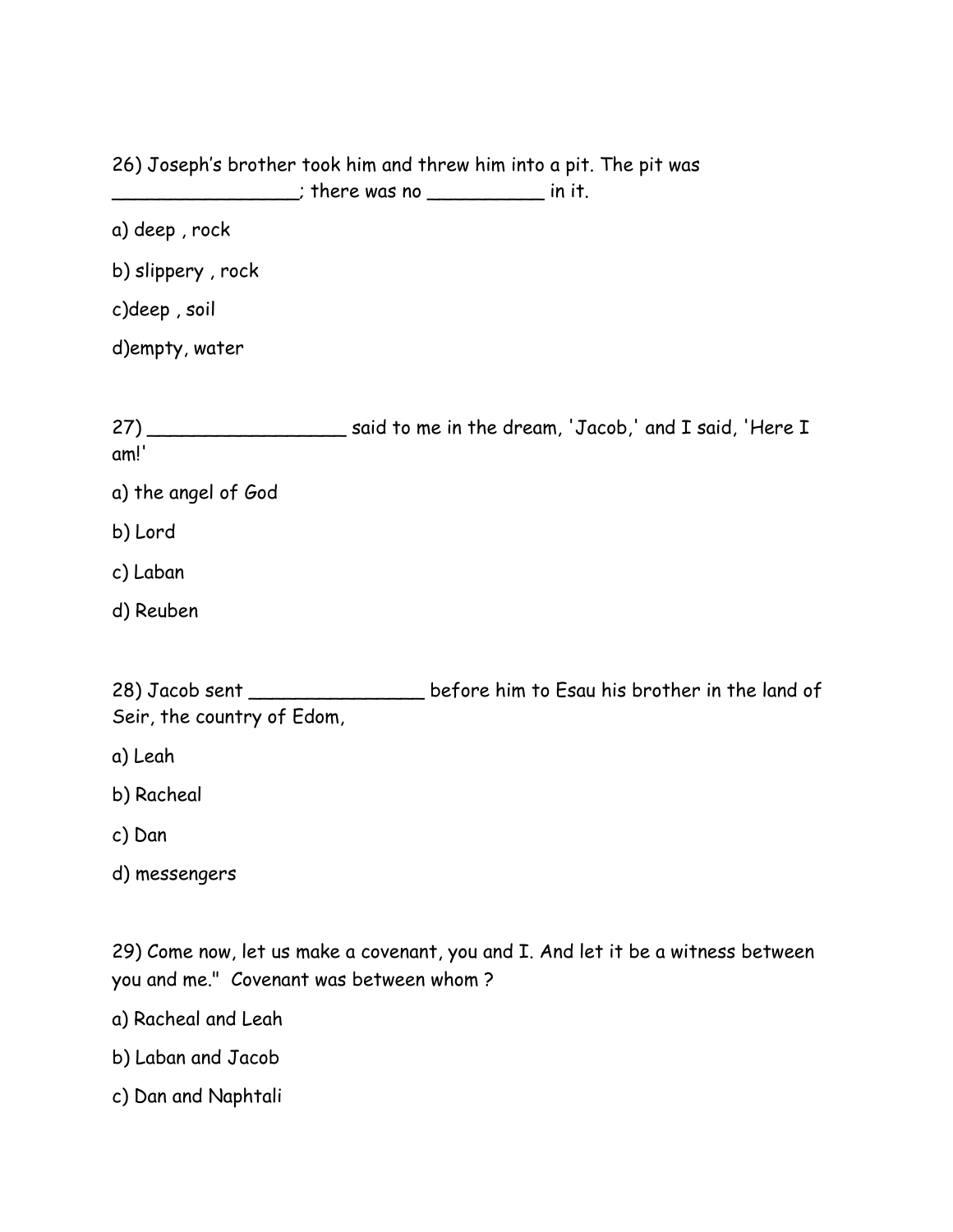d) None of the above

30.Jacob said, "No, please, if I have found favor in your sight, then accept my present from my hand. For I have seen your face, which is like seeing the \_\_\_\_\_\_\_\_\_\_\_\_\_\_, and you have accepted me.

- a) face of my father
- b) face of God
- c) All of the above
- d) none of the above

31. My numbers are few, and if they gather themselves against me and attack me, I shall be destroyed, both I and my household. Who said this ?

- a) Laban
- b) Jacob
- c) Shechem
- d) Hirah

| 32. | is Jacob's firstborn. |
|-----|-----------------------|
|-----|-----------------------|

a) Simeon

- b) Reuben
- c) Gad
- d) Zebulun

33) \_\_\_\_ Judah's firstborn was wicked in the sight of the LORD, and the LORD put him to death.

- a) Chezib
- b) Shua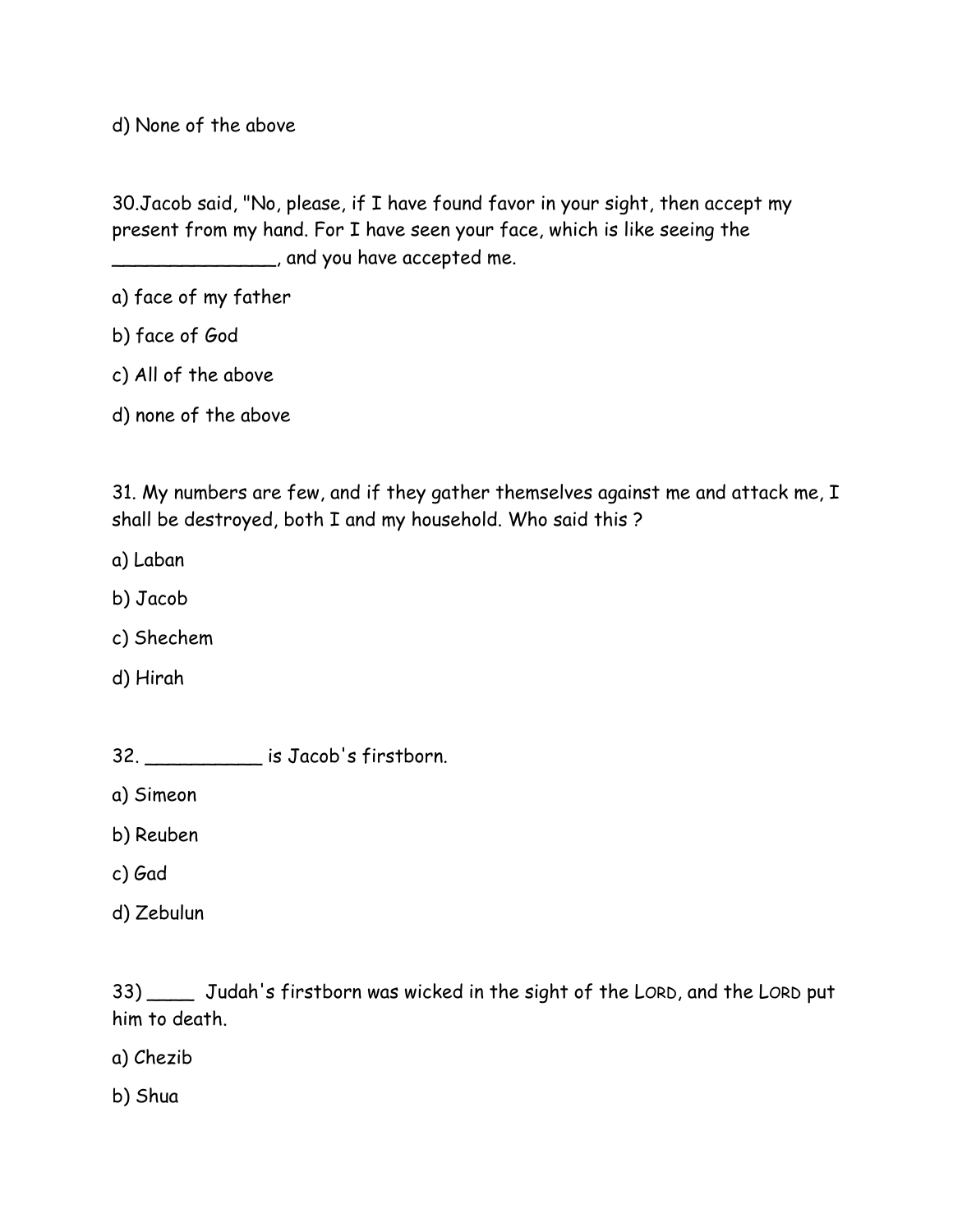c) Er

d) Onan

34) When the messengers came and told Jacob that Esau is coming to meet you. Jacob was greatly \_\_\_\_\_\_\_\_\_\_\_\_\_\_\_ and \_\_\_\_\_\_\_\_\_\_\_\_\_\_\_\_\_

- a) afraid and distressed
- b) Sad and upset
- c) happy and joyful
- d) faithful and happy

35) Please accept my \_\_\_\_\_\_\_\_\_\_\_\_ that is brought to you (Esau), because God has dealt graciously with me(Jacob), and because I have enough."

- a) gifts
- b) money
- c) Blessings
- d) power

36) After Rachel's death , Israel journeyed on and pitched his tent beyond the

- a) Bethlehem
- b) tower of babel

 $\overline{\phantom{a}}$ 

- c) tower of Eder
- d) none of the above

37) Father of Edomites \_\_\_\_\_\_\_\_\_\_\_\_\_

a) Eliphaz